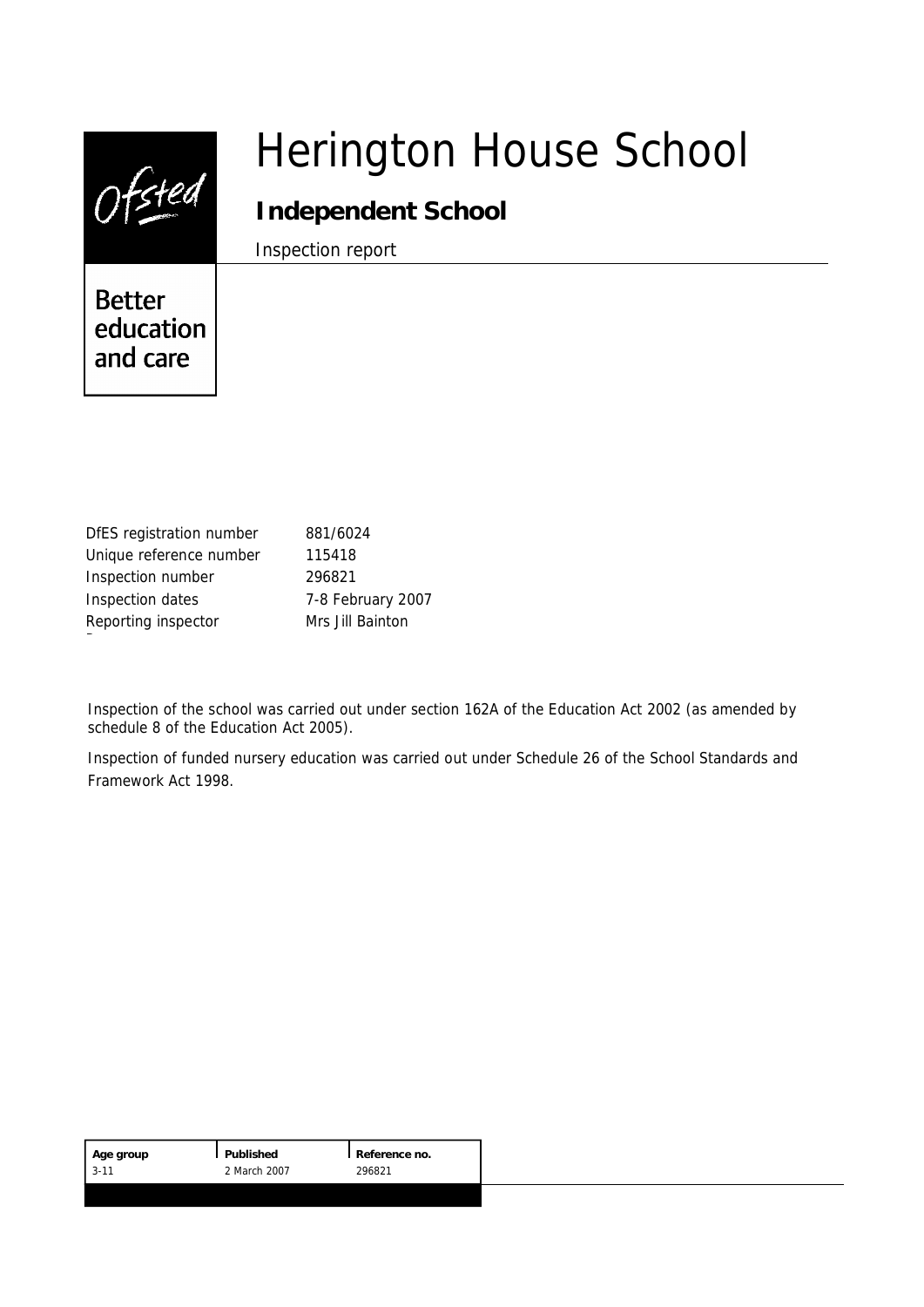© Crown copyright 2007

Website: www.ofsted.gov.uk

This document may be reproduced in whole or in part for non-commercial educational purposes, provided that the information quoted is reproduced without adaptation and the source and date of publication are stated.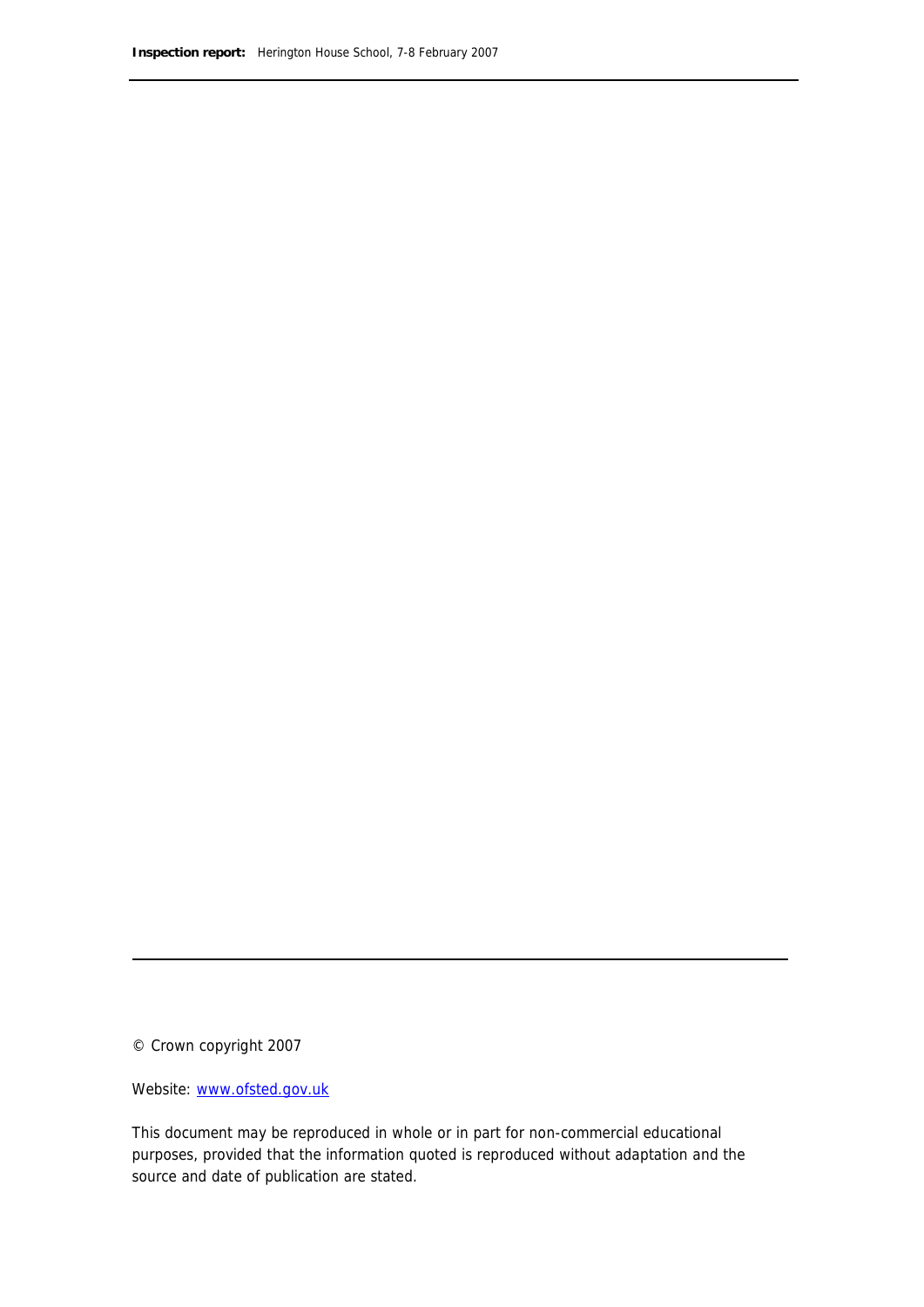# **Purpose and scope of the inspection**

This inspection was carried out by Ofsted under section 162A of the Education Act 2002, as amended by schedule 8 of the Education Act 2005, in order to advise the Secretary of State for Education and Skills about the school's suitability for continued registration as an independent school.

# **Information about the school**

Herington House School is an independent day school for boys and girls aged three-and-a-half to eleven years. Provision for the 29 pupils receiving nursery funding was inspected separately and is reported at the end of this report. The school was founded in 1936 and has been run by the same family since 1972. It is located in purpose-built premises on Hutton Mount, close to the centre of Shenfield in Essex. Admission to the school is by interview and an informal assessment for older pupils.

The school aims to 'to provide an environment where each child can realise his or her true potential... in an extended family.'

# **Evaluation of the school**

Herington House School is a good school, which provides a wide range of curricular and personal development opportunities. It provides a good standard of education and pupils enjoy their school life. Parents are very supportive of the school and are pleased with the progress their children are making. Teaching is good and this enables pupils to make good progress. Pupils are well cared for, happy and courteous and their behaviour is outstanding. The school meets all but one of the regulations.

### **Quality of education**

The curriculum is good and meets the needs of the pupils. French augments the subjects of the National Curriculum. This is supplemented with a good range of extra-curricular clubs such as drama, conservation and sports. The curriculum ensures good progression through each subject. The school has also adapted its curriculum to meet the requirements of the local school entrance examinations, with verbal reasoning taught to pupils. The guidance for the Foundation Stage is followed effectively for the younger pupils. There is a strong emphasis on developing skills in mathematics and English and pupils all read well from a young age. The emphasis in teaching mathematics, English and verbal reasoning to the older pupils working towards the entrance examinations during the autumn term, sometimes leads to an imbalance of subjects for a short time, but this is adjusted once the examinations are over.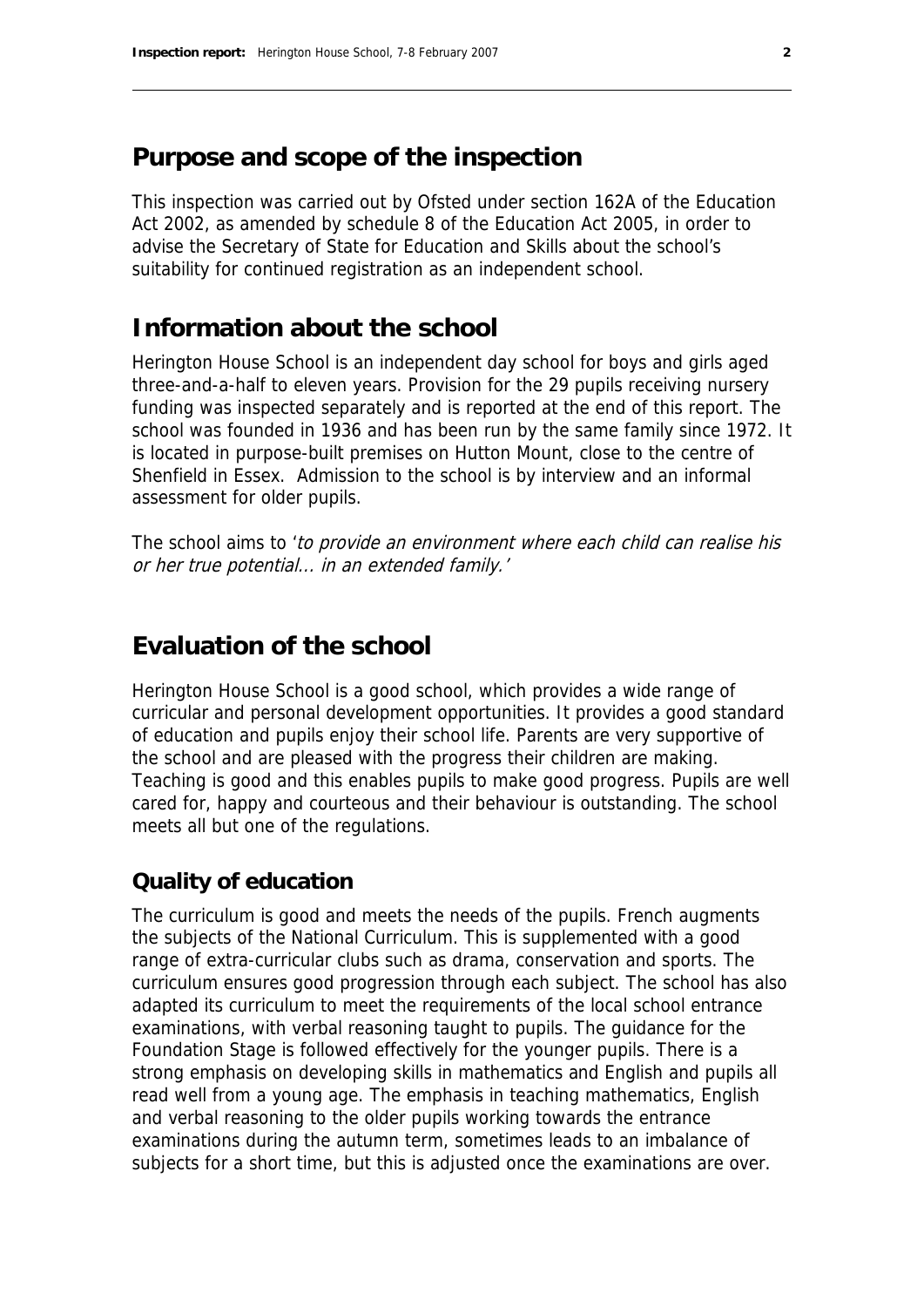Form teachers teach mathematics and English to their own pupils. Specialists from Year 1 onwards teach music, science, French, information and communication technology (ICT), history, geography, religious education (RE), art and design technology, physical education, verbal reasoning and general knowledge.

Teaching throughout the school is good and pupils make good progress. The staff are well informed and plan their lessons weekly. Relationships are very good at all levels; staff and pupils interact very well. Pupils clearly enjoy their school life and work diligently in lessons. Their attudes to learning are so good that they remain very well behaved even when, as occasionally happens, there is insufficient challenge in their work. Pupils concentrate well and most work very hard. They are motivated and do not waste time during lessons, but the pace of some lessons could be increased and pupils given more responsibility for their own learning. The teachers are generally well organised and they support individual pupils very well in lessons. The teachers use effective questioning and pupils respond positively, volunteering information, for example, in the plenary sessions at the end of the lessons. This helps both teachers and pupils to know if the latter have understood the lesson.

The range of teaching and learning styles in some of the classes for older pupils is limited due to the constraints of the classroom accommodation, with several reaching maximum capacity. However, the curriculum is enhanced by visits and trips, which are linked thoughtfully to the subjects being studied. Good use is also made of local facilities for sports activities. This effective use of the local environment and the visits to many places of interest further enriches and extends pupils' learning. There are some opportunities for investigative learning, particularly during off-site activities.

There is good use of homework to reinforce class lessons. The pupils are encouraged to present their work carefully and develop a clear handwriting style. Teachers mark the pupils' work regularly. The feedback which is given in pupils' books, although correcting matters of punctuation, spelling and presentation, rarely gives sufficient guidance on how the work could be improved.

The specialist teaching is good. For example, pupils enjoyed a lively music lesson playing percussion instruments. ICT is used effectively to support pupils' learning. Resources are sufficient and are also used well to support learning. The teaching assistants give good support and are deployed effectively by staff.

The teachers know their pupils very well and keep records of their attainment. Assessment of pupils' work is carried out regularly and teachers give good oral feedback during lessons. The staff in the Foundation Stage use the profile effectively. Pupils take end of term examinations and these results are shared with parents in the three annual written reports. The reports are satisfactory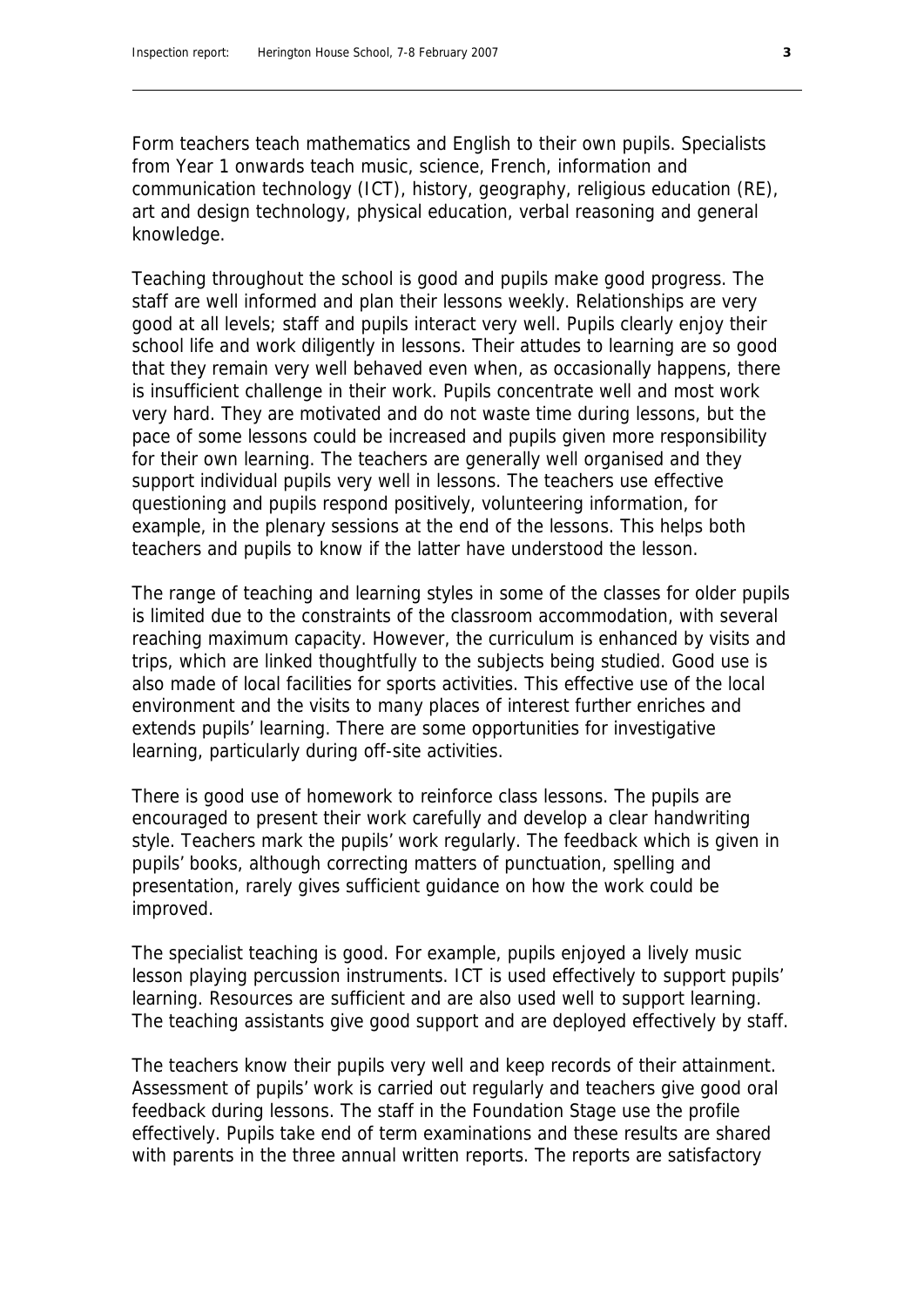but need to focus more on what the pupil has actually learnt and what they need to do next to improve. The teachers record pupils' progress satisfactorily through regular testing, but they do not formally identify and monitor sufficiently closely what each pupil could do next to improve their learning.

### **Spiritual, moral, social and cultural development of the pupils**

The school makes outstanding provision for the spiritual, moral, social and cultural development of the pupils. There is a very friendly, welcoming atmosphere and the pupils attend regularly, and readily state that they are happy in school, some saying '*I love school... we have lots of fun.'* 

The older pupils have many opportunities to take responsibility and take their role very seriously, gaining in self-confidence and using their initiative. The pupils' behaviour is outstanding, they move around the school very sensibly and quietly even though space is restricted. They know the difference between right and wrong and understand the simple, unwritten school rules. Relationships are very good at all levels, with an atmosphere of mutual respect between pupils and staff. Pupils are highly valued as individuals and are treated with kindness and consideration.

The school takes an active role in the local community and has formed strong links with the neighbouring church. Pupils make many visits around the locality and are forming a clear understanding of the way society works. The pupils are aware of others less fortunate than themselves and regularly raise money for charity. In this way, they learn to understand the importance of their future economic well-being and to contribute to their community.

Assemblies are held on four days each week and provide an opportunity for spiritual reflection. This, together with RE, gives the pupils a sound spiritual foundation. Within the RE curriculum pupils are taught about world religions and have visited a local temple. Pupils from other religions are welcomed into the school and share their cultural and religious traditions with their classmates. Art, history and drama also provide good opportunities to enrich pupils' cultural awareness.

#### **Welfare, health and safety of the pupils**

The provision for the welfare, health and safety of the pupils is good. There is an appropriate range of policies which include those for behaviour, antibullying, health and safety on visits outside school and child protection. These are implemented effectively. Not all staff have yet received up-to-date training in safeguarding children and this is currently being remedied.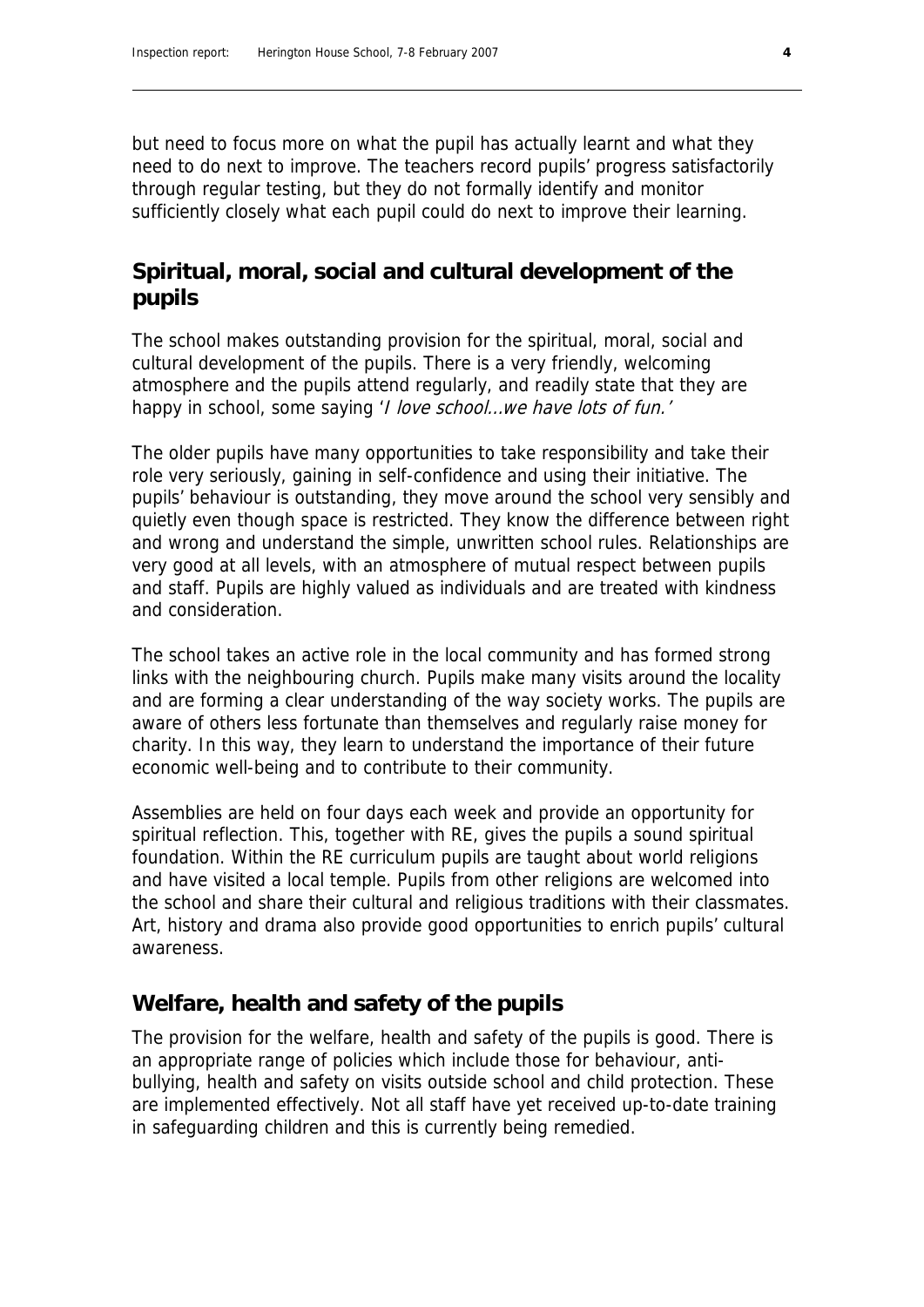The school is a safe place in which to work and learn. Pupils are encouraged to eat healthily and take regular exercise. The school is vigilant in ensuring that all necessary checks are carried out with regard to fire prevention, accidents and First Aid. Risk assessments are carried out on all visits outside the school, including the annual residential visit for the older pupils to Menorca. The school fulfils its duties with regard to the Disability Discrimination Act 2002.

# **Suitability of the proprietor and staff**

The school undertakes the full range of checks to ensure the suitability of staff to work with children.

#### **School's premises and accommodation**

The school occupies the original single-storey accommodation built in 1936, to which two additions have been added more recently, one of which is two storeys. The interior is clean and tidy. There is a small hall used for assembly, lunch and practical lessons such as music, an art room, and a fully equipped but small ICT suite.

The classrooms located in the original building are small and have reached maximum capacity for the current number of pupils. Currently the school tries to maximise the use of all available space but classroom size is a severe constraint. The classroom accommodation places some restrictions on teaching and learning styles, for example imposing limits on investigative learning. These four rooms are divided by wooden partitions, which are due for renewal. There are sufficient toilets for the number of pupils, although one set of toilets does not currently afford pupils sufficient privacy. The school has identified these shortcomings and has plans to rectify these in the very near future.

There is a large, hard surface playground at the rear of the school, which is used for play and organised games activities.

#### **Provision of information for parents, carers and others**

The school provides parents and prospective parents with a good range of information. There is an attractive, informative prospectus and a 'welcome file' for new parents. Parents are given three detailed written reports on their children's progress each year; currently there is only one parent consultation evening. A very high proportion of parents responded to the pre-inspection questionnaire and expressed a high degree of satisfaction with the school. Some, however, expressed a wish for more information on the progress their children were making. The school is now planning to hold more parents' consultation evenings and include more detail in the reports. The parents association is active in fund-raising and social events.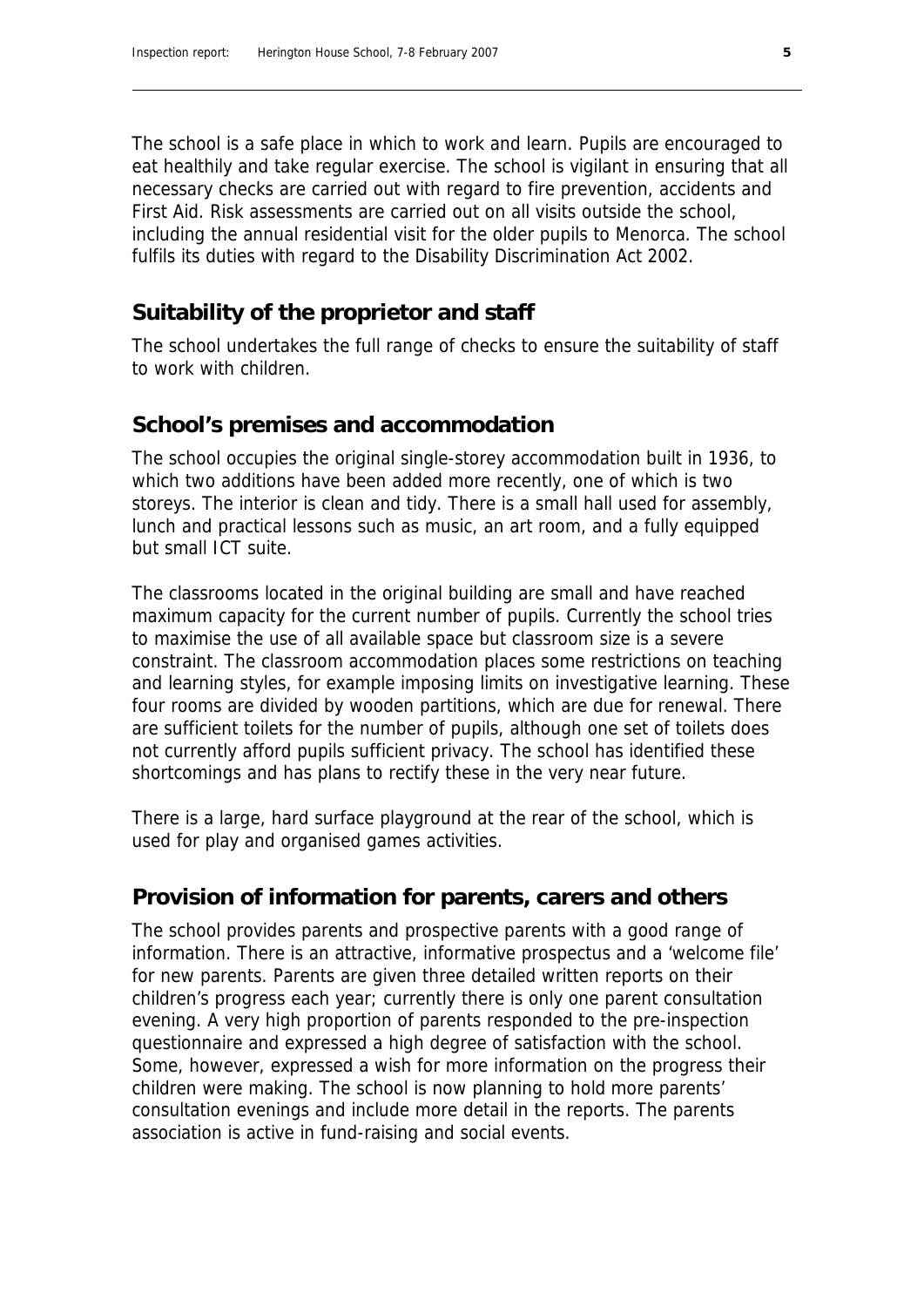#### **Procedures for handling complaints**

The school has a set of procedures which meet the regulations. A small number of parents were unaware of these and the school has now taken steps to keep them better informed.

### **Compliance with regulatory requirements**

The school meets all of the Education (Independent School Standards) (England) Regulations 2003 as amended January 2005, with the exception of those listed below.

The school does not meet all requirements in respect of provision for pupils' welfare, health and safety (standard 3) and must:

 ensure that all staff receive training in line with the Department for Education and Skills guidance: Safeguarding children and safer recruitment in education (2007) (paragraph 3(2)(b)).

### **What the school could do to improve further**

While not required by the regulations, the school might wish to consider the following points for development:

- monitor more closely what each pupil should do next to improve their learning and report this in more detail to parents
- provide more specific written guidance to pupils in their books about how to improve their work
- increase the size of classroom accommodation in order to give teachers more flexibility in teaching and learning styles.

### **Inspection of funded nursery education**

## **Effectiveness of the funded nursery education**

The quality of teaching and learning is good. Practitioners have a good knowledge of the Foundation Stage and are fully aware that children learn at different rates and through practical and immediate experiences. Staff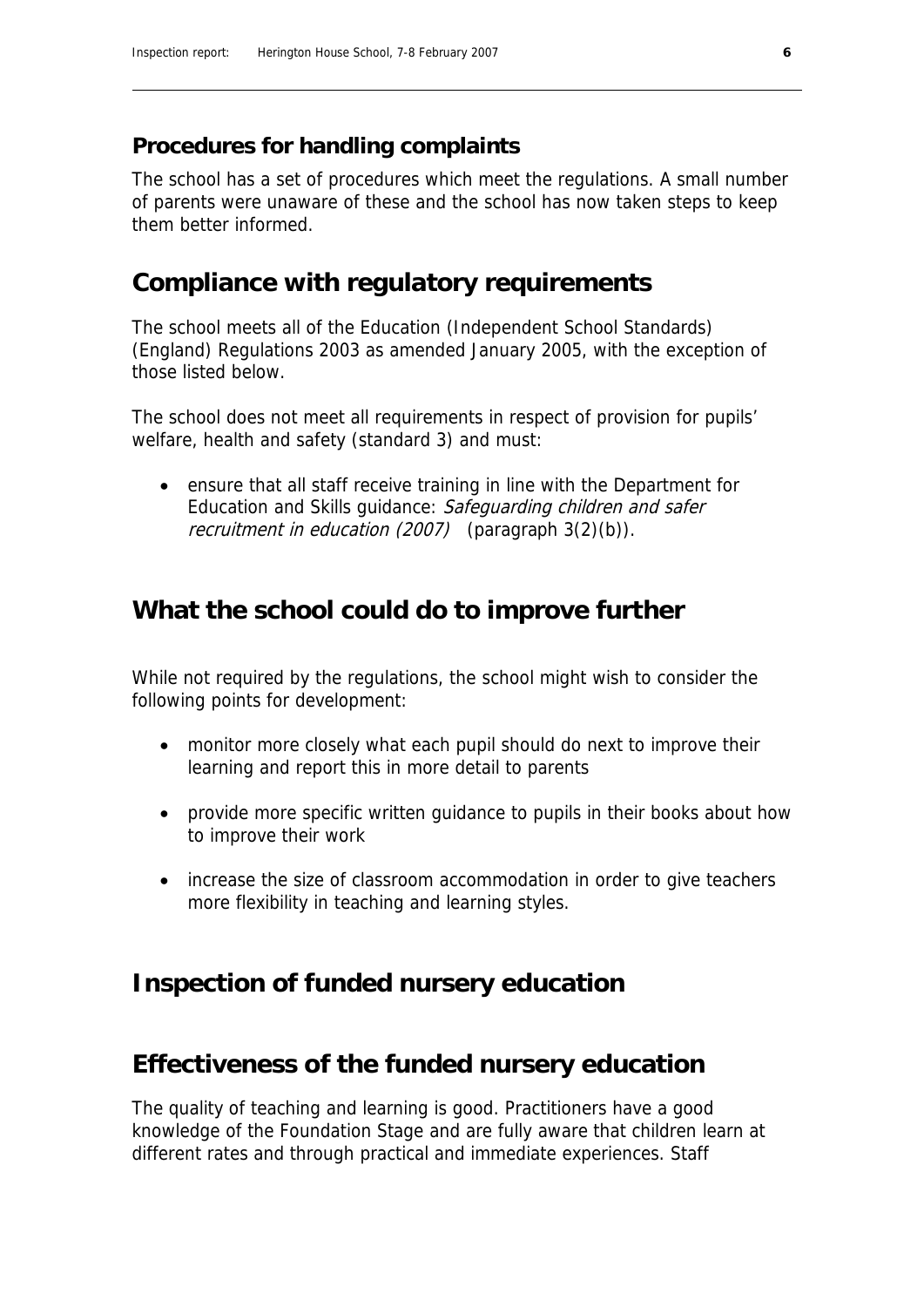effectively plan and present a broad range of activities which actively promote children's achievement. All areas of learning are covered and children are challenged individually. Staff make regular assessments to inform their planning and these clearly show children's excellent progress towards the early learning goals. For example, some children aged four years are able to write brief accounts of their weekend news, accompanied by detailed drawings. Children respond exceptionally well to practitioners' high expectations for behaviour and their effective use of positive strategies. Children's spiritual, moral, social and emotional development is fostered. Children are confident and develop high self-esteem as staff give an abundance of praise and encouragement for their efforts and achievements. Incredibly positive and trusting relationships have been formed between children and practitioners. Children engage in conversations during social times such as snack times and their experiences are broadened as they listen to stories and look at pictures which reflect the diversity of the community. Children are kind and considerate and beginning to appreciate and show concern for the feelings of others. For example, a fouryear-old assists a three-year-old who falls over in the playground.

The partnership with parents and carers is good. Parents receive good quality information about the setting and its provision. However, they are not given fundamental written information about the Foundation Stage and how the system works. Parents are encouraged to share what they know about their children and feel well informed and involved in their children's learning. The leadership and management is good. Many children reach, and often exceed, the early learning goals as there is a clear commitment to continually improve education for all funded children. Practitioners work effectively together to create a stimulating learning environment for children and understand their roles and responsibilities in developing children's learning. The setting monitors and evaluates their provision for nursery education and staff know what is appropriate for particular children, especially those with additional needs.

#### **Recommendations or actions to improve the funded nursery education**

To improve the quality and standards of nursery education the registered person should take account of the following recommendation:

 provide more written information for parents regarding the Foundation Stage in order that they feel fully informed about their child's learning.